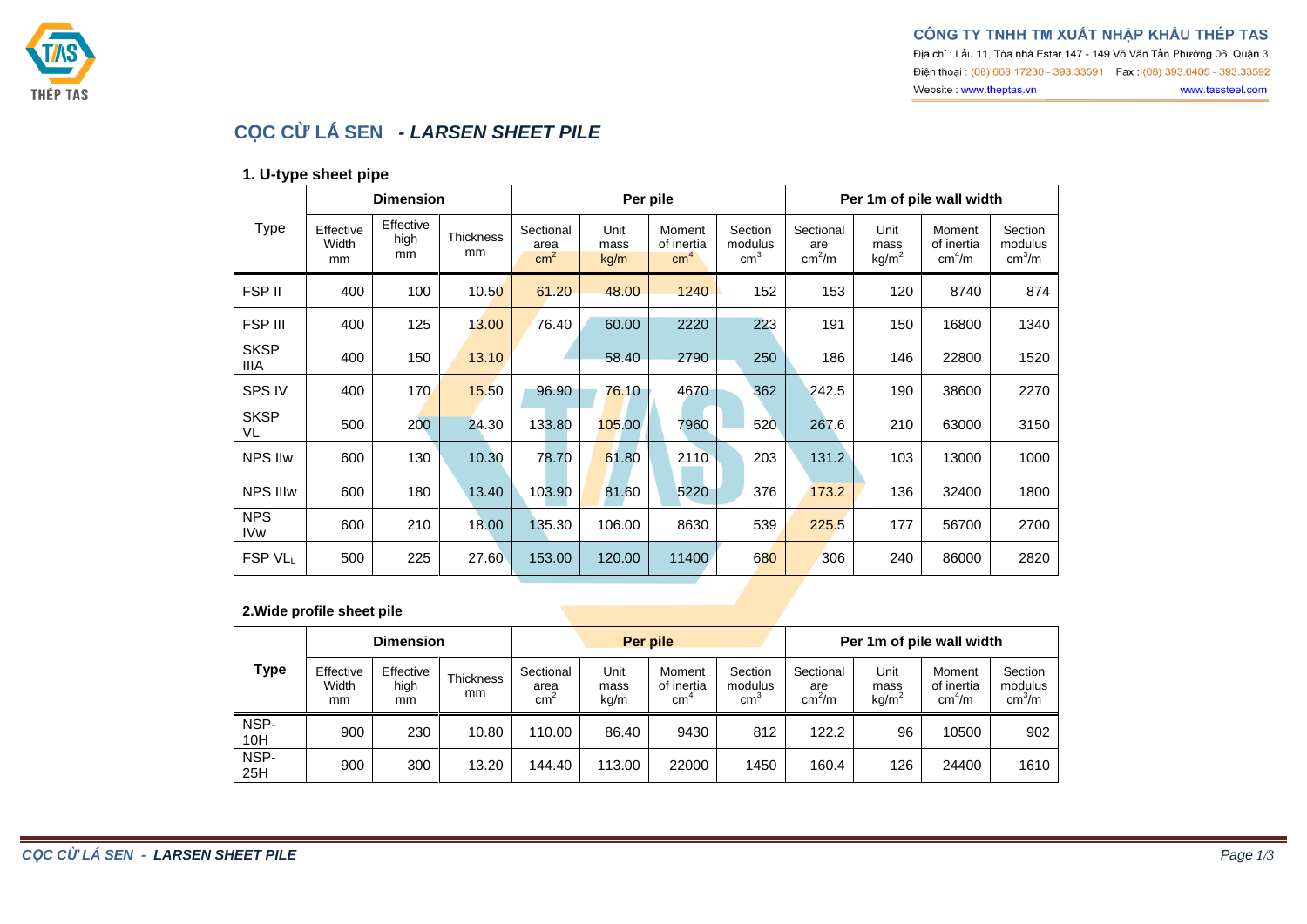

www.tassteel.com

Website: www.theptas.vn



### **CỌC CỪ LÁ SEN** *- LARSEN SHEET PILE*

#### **3.Straight Web-type Sheet pile**

|                    | <b>Dimension</b>         |                         |                        |                                    | Per pile             |                                   |                                     | Per 1m of pile wall width                  |                                   |                                            |                                          |  |
|--------------------|--------------------------|-------------------------|------------------------|------------------------------------|----------------------|-----------------------------------|-------------------------------------|--------------------------------------------|-----------------------------------|--------------------------------------------|------------------------------------------|--|
| <b>Type</b>        | Effective<br>Width<br>mm | Effective<br>high<br>mm | <b>Thickness</b><br>mm | Sectional<br>area<br>$\text{cm}^2$ | Unit<br>mass<br>kq/m | <b>Moment</b><br>of inertia<br>cm | Section<br>modulus<br>$\text{cm}^3$ | Sectional<br>are<br>$\text{cm}^2/\text{m}$ | Unit<br>mass<br>kg/m <sup>2</sup> | Moment<br>of inertia<br>cm <sup>4</sup> /m | Section<br>modulus<br>cm <sup>3</sup> /m |  |
| YSP-FL             | 500                      | 44.5                    | 9.50                   | 78.60                              | 61.70                | 184                               | 45.7                                | 157.1                                      | 123                               | 396                                        | 89                                       |  |
| YSP-<br><b>FXL</b> | 500                      | 47                      | 12.70                  | 98.40                              | 77.20                | 245                               | 60.3                                | 196.7                                      | 154                               | 570                                        | 121                                      |  |

The straight web - type sheet pile of SYW295 and SY295 offers joint strengths of 4MN/m and over YSP-FL and 6MN/m and over for YSP-FXL

#### **4.Box-type sheet pile**

| <b>Type</b> |               |             | <b>Dimension</b> |                  |         | Per pile               |              |                               |                            |                           | Per 1m of pile wall width  |                           |                                  |                               |
|-------------|---------------|-------------|------------------|------------------|---------|------------------------|--------------|-------------------------------|----------------------------|---------------------------|----------------------------|---------------------------|----------------------------------|-------------------------------|
|             |               | Effective   | Effective        | <b>Thickness</b> |         | Sectional              | Unit         | <b>Moment</b>                 | Section                    | <b>Statical</b>           | Sectional                  | Unit                      | Moment                           | Section                       |
| Pile A      | Pile B        | width<br>mm | high<br>mm       | $t1$ mm          | $t2$ mm | are<br>cm <sup>2</sup> | mass<br>kg/m | of inertia<br>cm <sup>4</sup> | modulus<br>cm <sup>3</sup> | moment<br>cm <sup>3</sup> | area<br>cm <sup>2</sup> /m | mass<br>kg/m <sup>2</sup> | of inertia<br>cm <sup>4</sup> /m | modulus<br>cm <sup>3</sup> /m |
| FSP-IV      | FSP-IV        | 400         | 387.00           | 15.50            | 15.50   | 194                    | 152          | 41600                         | 2150                       | 1250                      | 485                        | 380                       | 104000                           | 5380                          |
| FSP-VL      | FSP-VL        | 500         | 445.00           | 24.30            | 24.30   | 267.6                  | 210          | 80500                         | 3620                       | 2050                      | 535.2                      | 420                       | 161000                           | 7240                          |
| FSP-<br>VIL | <b>FSP-VL</b> | 500         | 471.00           | 27.60            | 24.30   | 286.8                  | 225          | 92500                         | 3850                       | 2320                      | 573.6                      | 450                       | 185000                           | 7700                          |
| FSP-<br>VIL | FSP-<br>VIL   | 500         | 497.00           | 27.60            | 27.60   | 306.6                  | 240          | 108000                        | 4350                       | 2560                      | 612                        | 480                       | 216000                           | 8700                          |

1: The statical moment in the above table is the value required for determining weld lengths.

These values represent statical moments of area about the neutral axiz for one side of a box pile.

2. In addition to the box-type piles ( pile A X pile B) shown above, the following 10 box-type piles area also available: FSP-IA X FSP-IA, FSP-II X FSP-II,

FSP-III X FSP-II, FSP-III X FSP-III, FSP-IV X FSP-III, NSP-IIW X NSP-IIW, NSP-IIIW X NSP-IIIW, NSP-IVw X NSP-IIIw, NSP-IVw X NSP-IVw